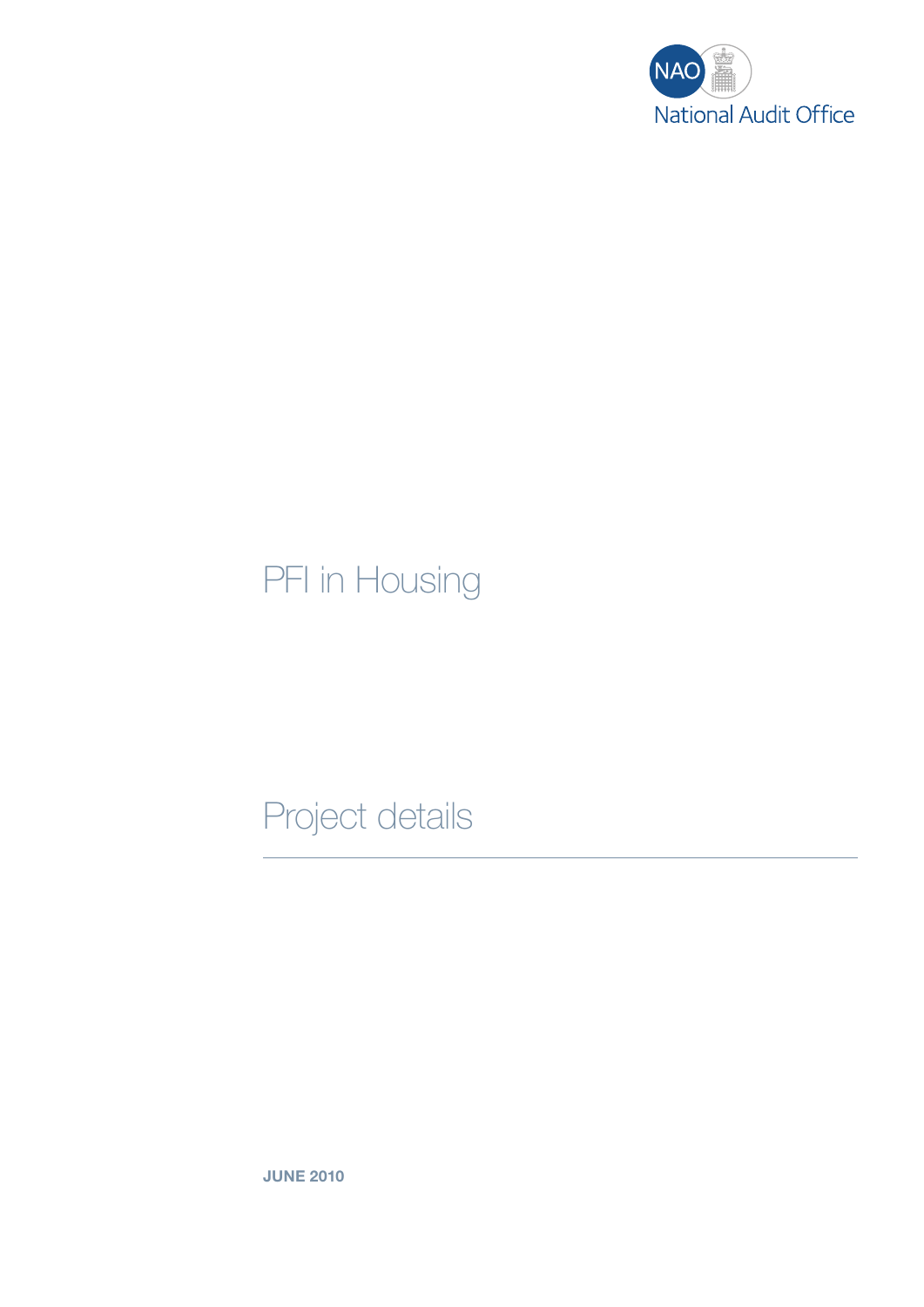## Project details

The following table gives details of the 50 projects in the PFI housing programme.

| <b>Local Authority</b>                      | <b>Project</b>             | <b>Funding</b><br>from the<br><b>Department of</b><br><b>Communities</b><br>and Local<br>Government <sup>1</sup><br>$(\text{Em})$ | <b>Funding</b><br>from other<br>departments <sup>1</sup><br>$(\text{Em})$ | <b>Type of</b><br>development                                          | <b>Type of housing</b> | <b>Status</b>               |
|---------------------------------------------|----------------------------|-----------------------------------------------------------------------------------------------------------------------------------|---------------------------------------------------------------------------|------------------------------------------------------------------------|------------------------|-----------------------------|
| Round 1                                     |                            |                                                                                                                                   |                                                                           |                                                                        |                        |                             |
| London Borough<br>of Camden                 | <b>Chalcots Estate</b>     | 65.00                                                                                                                             |                                                                           | Refurbish existing<br>stock                                            | Council housing        | Signed<br><b>June 2006</b>  |
| London Borough<br>of Islington              | <b>Street Properties 1</b> | 74.69                                                                                                                             |                                                                           | Refurbish existing<br>stock                                            | Council housing        | Signed<br>March 2003        |
| Leeds City<br>Council                       | Swarcliffe                 | 78.80                                                                                                                             |                                                                           | Refurbish and<br>demolish existing<br>stock                            | Council housing        | Signed<br>March 2005        |
| Manchester City<br>Council                  | <b>Plymouth Grove</b>      | 36.64                                                                                                                             |                                                                           | Refurbish and<br>remodel existing<br>stock, and estate<br>regeneration | Council housing        | Signed<br>March 2003        |
| London Borough<br>of Newham                 | Canning Town               | 31.89                                                                                                                             |                                                                           | Refurbish existing<br>stock                                            | Council housing        | Signed<br>June 2005         |
| Reading Borough<br>Council                  | North Whitley              | 49.60                                                                                                                             |                                                                           | Refurbish existing<br>stock                                            | Council housing        | Signed<br>March 2004        |
| Sandwell<br>Metropolitan<br>Borough Council | <b>Hawthorn Fields</b>     | 71.00                                                                                                                             |                                                                           | Refurbish existing<br>stock                                            | Council housing        | Signed<br>March 2006        |
| Round 2                                     |                            |                                                                                                                                   |                                                                           |                                                                        |                        |                             |
| Ashford Borough<br>Council                  | Stanhope Estate            | 40.00                                                                                                                             |                                                                           | Refurbish and<br>remodel existing<br>stock                             | Council housing        | Signed<br>April 2007        |
| London Borough<br>of Islington              | <b>Street Properties 2</b> | 165.00                                                                                                                            |                                                                           | Refurbish existing<br>stock                                            | Council housing        | Signed<br>September<br>2006 |
| Leeds City Council                          | Little London              | 94.85                                                                                                                             |                                                                           | Refurbish and<br>demolish existing<br>stock and build new<br>housing   | Council housing        | In procurement              |
| London Borough<br>of Lewisham               | <b>Brockley Housing</b>    | 115.91                                                                                                                            |                                                                           | Refurbish existing<br>stock                                            | Council housing        | Signed<br><b>June 2007</b>  |
| Manchester City<br>Council                  | <b>Miles Platting</b>      | 162.00                                                                                                                            |                                                                           | Refurbish and<br>remodel existing<br>stock, and estate<br>regeneration | Council housing        | Signed<br>March 2007        |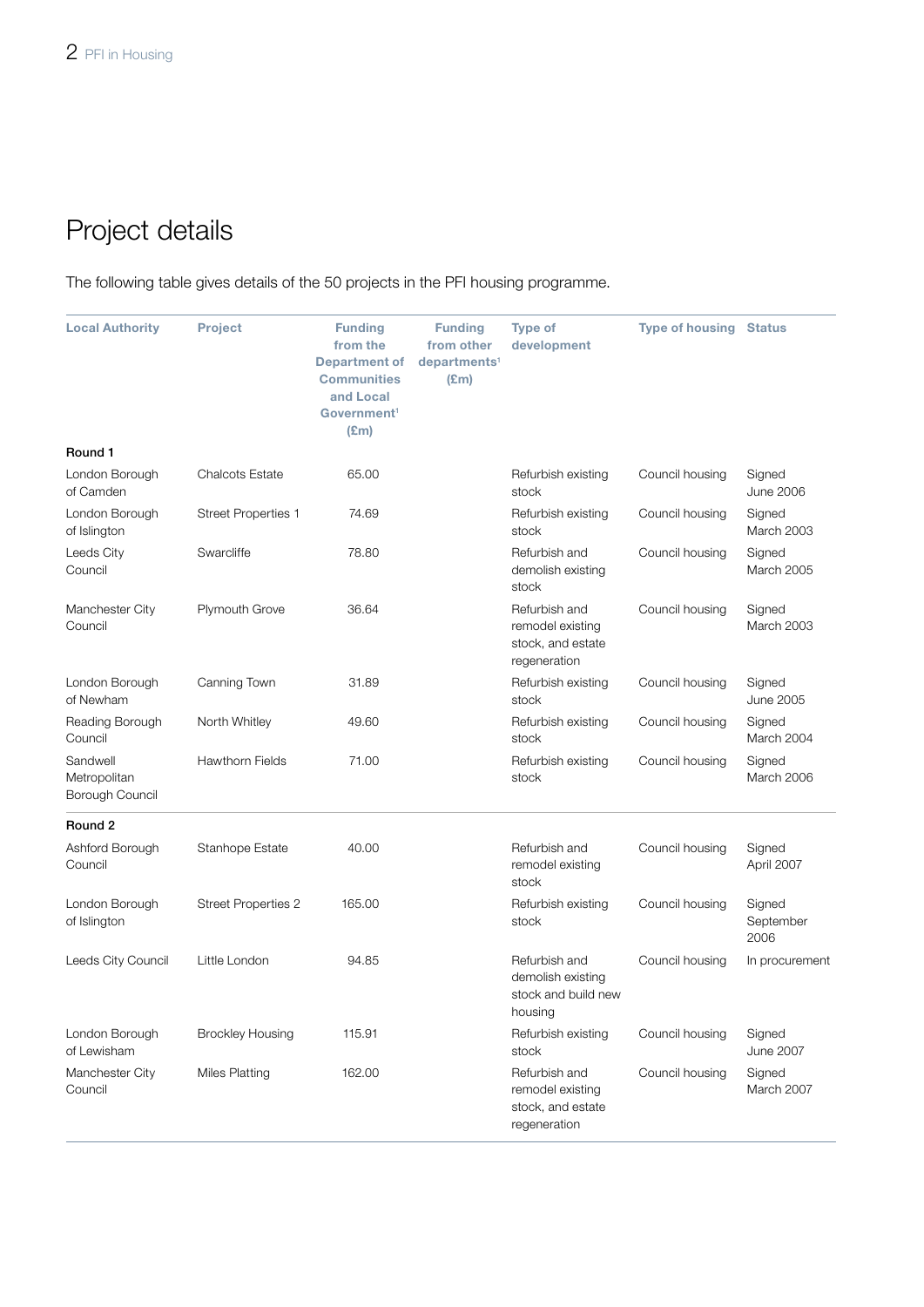| <b>Local Authority</b>                       | <b>Project</b>                     | <b>Funding</b><br>from the<br><b>Department of</b><br><b>Communities</b><br>and Local<br>Government <sup>1</sup><br>$(\mathbf{E}\mathbf{m})$ | <b>Funding</b><br>from other<br>departments <sup>1</sup><br>$(\text{Em})$ | <b>Type of</b><br>development                                                                                                                              | <b>Type of housing Status</b> |                                              |
|----------------------------------------------|------------------------------------|----------------------------------------------------------------------------------------------------------------------------------------------|---------------------------------------------------------------------------|------------------------------------------------------------------------------------------------------------------------------------------------------------|-------------------------------|----------------------------------------------|
| Round 2 continued<br>London Borough          | <b>Forest Gate</b>                 | 55.00                                                                                                                                        |                                                                           | Refurbish existing                                                                                                                                         | Council housing               | Signed                                       |
| of Newham                                    |                                    |                                                                                                                                              |                                                                           | stock                                                                                                                                                      |                               | January 2009                                 |
| Oldham<br>Metropolitan<br>Borough Council    | Sheltered Housing                  | 132.00                                                                                                                                       |                                                                           | Refurbish, remodel<br>and demolish existing<br>stock; build new<br>sheltered and extra<br>care housing                                                     | Council housing               | Signed<br>October 2006                       |
| Early new build schemes                      |                                    |                                                                                                                                              |                                                                           |                                                                                                                                                            |                               |                                              |
| London Borough<br>of Brent                   | Housing and Adult<br>Social Care   | 37.00                                                                                                                                        |                                                                           | Build new general<br>needs and extra<br>care housing                                                                                                       | Non-council<br>social housing | Phase one<br>signed<br>December 2008         |
|                                              |                                    |                                                                                                                                              |                                                                           |                                                                                                                                                            |                               | Phase two<br>due to sign<br><b>June 2010</b> |
| Coventry City<br>Council                     | New Homes<br>for Old               | 14.70                                                                                                                                        | 6.95 <sup>2</sup>                                                         | Build new specialist<br>dementia residential<br>care homes and<br>housing with care                                                                        | Non-council<br>social housing | Signed<br>March 2006                         |
| Derby City<br>Council                        | Inner City<br>Regeneration         | 2.80                                                                                                                                         |                                                                           | Acquire privately<br>owned properties<br>and refurbish<br>as general<br>needs housing                                                                      | Non-council<br>social housing | Signed<br><b>July 2000</b>                   |
| London Borough<br>of Hammersmith<br>& Fulham | Nursing Homes<br>and Extra Care    | 4.70                                                                                                                                         | 7.30 <sup>2</sup>                                                         | Build two care<br>homes with nursing<br>and extra care<br>sheltered housing,<br>catering primarily<br>for older people<br>including those<br>with dementia | Non-council<br>social housing | Signed<br>March 2004                         |
| North East<br>Derbyshire District<br>Council | Holmewood PFI<br>Housing Scheme    | 0.36                                                                                                                                         |                                                                           | Build new general<br>needs housing                                                                                                                         | Non-council<br>social housing | Signed<br>August 1998                        |
| Selby District<br>Council                    | Non-HRA PFI<br>Scheme              | 6.74                                                                                                                                         |                                                                           | Build new general<br>needs housing                                                                                                                         | Non-council<br>social housing | Signed<br>March 2004                         |
| Warrington Borough<br>Council                | Anson and<br><b>Blenheim Close</b> | 4.30                                                                                                                                         |                                                                           | Build new general<br>needs housing                                                                                                                         | Non-council<br>social housing | Signed<br>September<br>2004                  |
| Warrington Borough<br>Council                | John Morris House                  | 2.00                                                                                                                                         |                                                                           | Build new supported<br>housing for<br>young people                                                                                                         | Non-council<br>social housing | Signed<br>March 2007                         |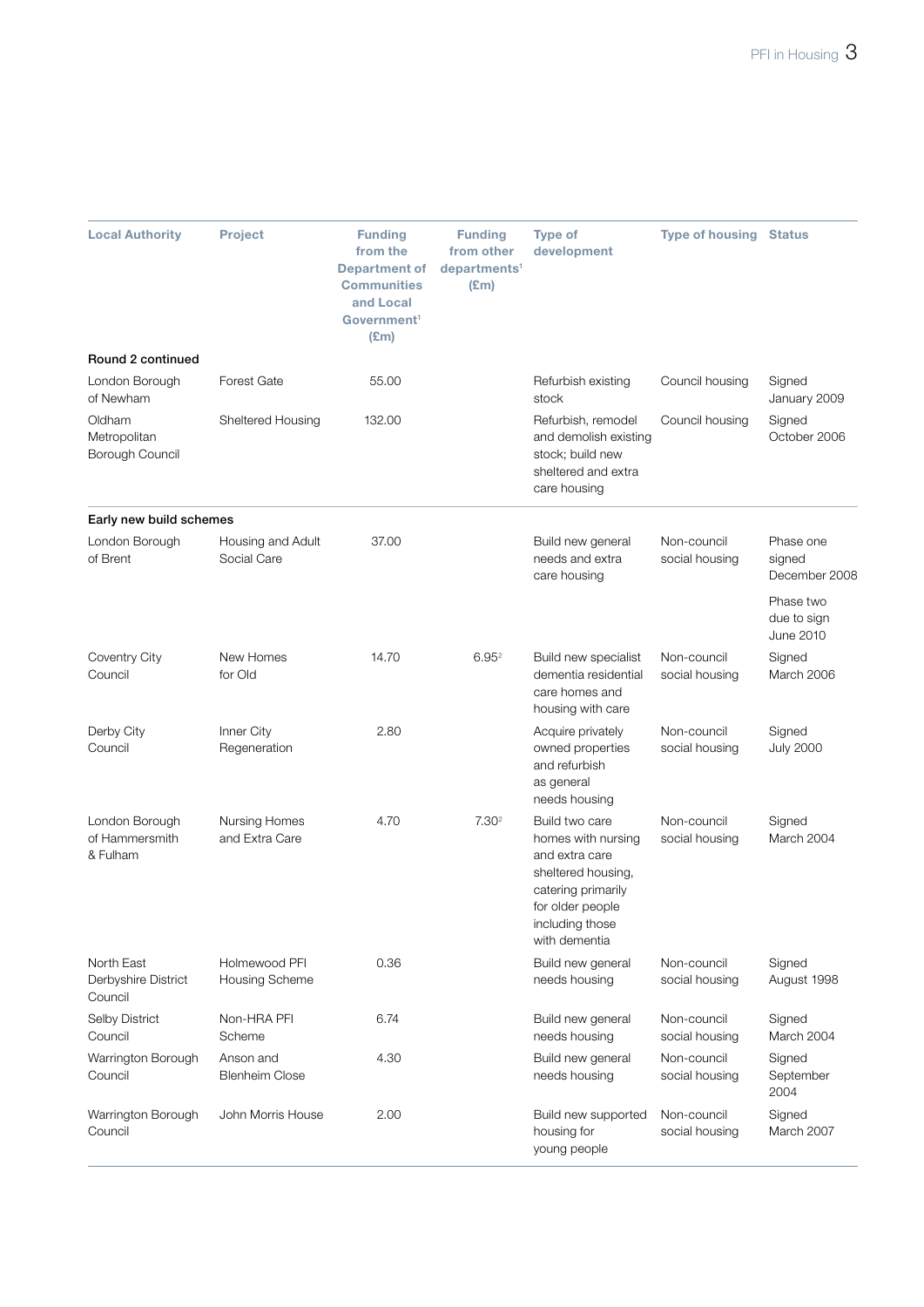| <b>Local Authority</b>                                                       | <b>Project</b>                             | <b>Funding</b><br>from the<br><b>Department of</b><br><b>Communities</b><br>and Local<br>Government <sup>1</sup><br>E(m) | <b>Funding</b><br>from other<br>departments <sup>1</sup><br>E(m) | <b>Type of</b><br>development                                                              | <b>Type of housing Status</b> |                                        |
|------------------------------------------------------------------------------|--------------------------------------------|--------------------------------------------------------------------------------------------------------------------------|------------------------------------------------------------------|--------------------------------------------------------------------------------------------|-------------------------------|----------------------------------------|
| Round 3                                                                      |                                            |                                                                                                                          |                                                                  |                                                                                            |                               |                                        |
| <b>Cheshire County</b><br>Council                                            | Extra Care<br>Housing 1                    | 55.00                                                                                                                    |                                                                  | Build new extra<br>care housing                                                            | Non-council<br>social housing | Signed October<br>2007                 |
| London Borough<br>of Croydon                                                 | New for Old                                | 6.33                                                                                                                     | 32.03 <sup>2</sup>                                               | Build new extra<br>care housing                                                            | Non-council<br>social housing | Signed<br>December<br>2006             |
| Derby City<br>Council                                                        | PFI Housing                                | 22.25                                                                                                                    |                                                                  | Build new general<br>needs housing,<br>and purchase and<br>refurbish additional<br>housing | Non-council<br>social housing | In procurement                         |
| Kent County<br>Council                                                       | <b>Better Homes</b><br><b>Active Lives</b> | 72.49                                                                                                                    |                                                                  | Build new extra<br>care and other<br>supported housing<br>for vulnerable people            | Non-council<br>social housing | Signed<br>October 2007                 |
| Kirklees Council                                                             | <b>Excellent Homes</b><br>for Life         | 101.50                                                                                                                   |                                                                  | Build new general<br>needs housing and<br>extra care housing                               | Council housing               | In procurement                         |
| London Borough<br>of Lambeth                                                 | <b>Myatts Field</b>                        | 114.60                                                                                                                   |                                                                  | Refurbish and<br>remodel existing<br>stock                                                 | Council housing               | In procurement                         |
| Leeds City<br>Council                                                        | Independent Living                         | 45.90                                                                                                                    | 14.20 <sup>2</sup><br>4.50 <sup>3</sup>                          | Build new extra<br>care housing                                                            | Non-council<br>social housing | Signed<br><b>June 2008</b>             |
| Manchester City<br>Council                                                   | Collyhurst                                 | 252.00                                                                                                                   |                                                                  | Refurbish and<br>remodel existing<br>stock, and estate<br>regeneration                     | Council housing               | Developing<br>outline business<br>case |
| <b>Wiltshire Council</b><br>(formerly West<br>Wiltshire District<br>Council) | Wiltshire non-HRA<br>PFI Scheme            | 83.00                                                                                                                    |                                                                  | Build new build<br>general needs<br>housing for<br>affordable rent                         | Non-council<br>social housing | In procurement                         |
| Round 4                                                                      |                                            |                                                                                                                          |                                                                  |                                                                                            |                               |                                        |
| Manchester City<br>Council                                                   | <b>Brunswick</b>                           | 118.10                                                                                                                   |                                                                  | Refurbish and<br>remodel existing<br>stock, and estate<br>regeneration                     | Council housing               | In procurement                         |
| Oldham Metropolitan<br>Borough Council                                       | Gateways to<br>Oldham                      | 131.00                                                                                                                   |                                                                  | Refurbish and<br>remodel existing<br>stock                                                 | Council housing               | In procurement                         |
| Woking Borough<br>Council                                                    | <b>Priority Homes</b>                      | 44.00                                                                                                                    |                                                                  | Build new general<br>needs housing                                                         | Non-council<br>social housing | In procurement                         |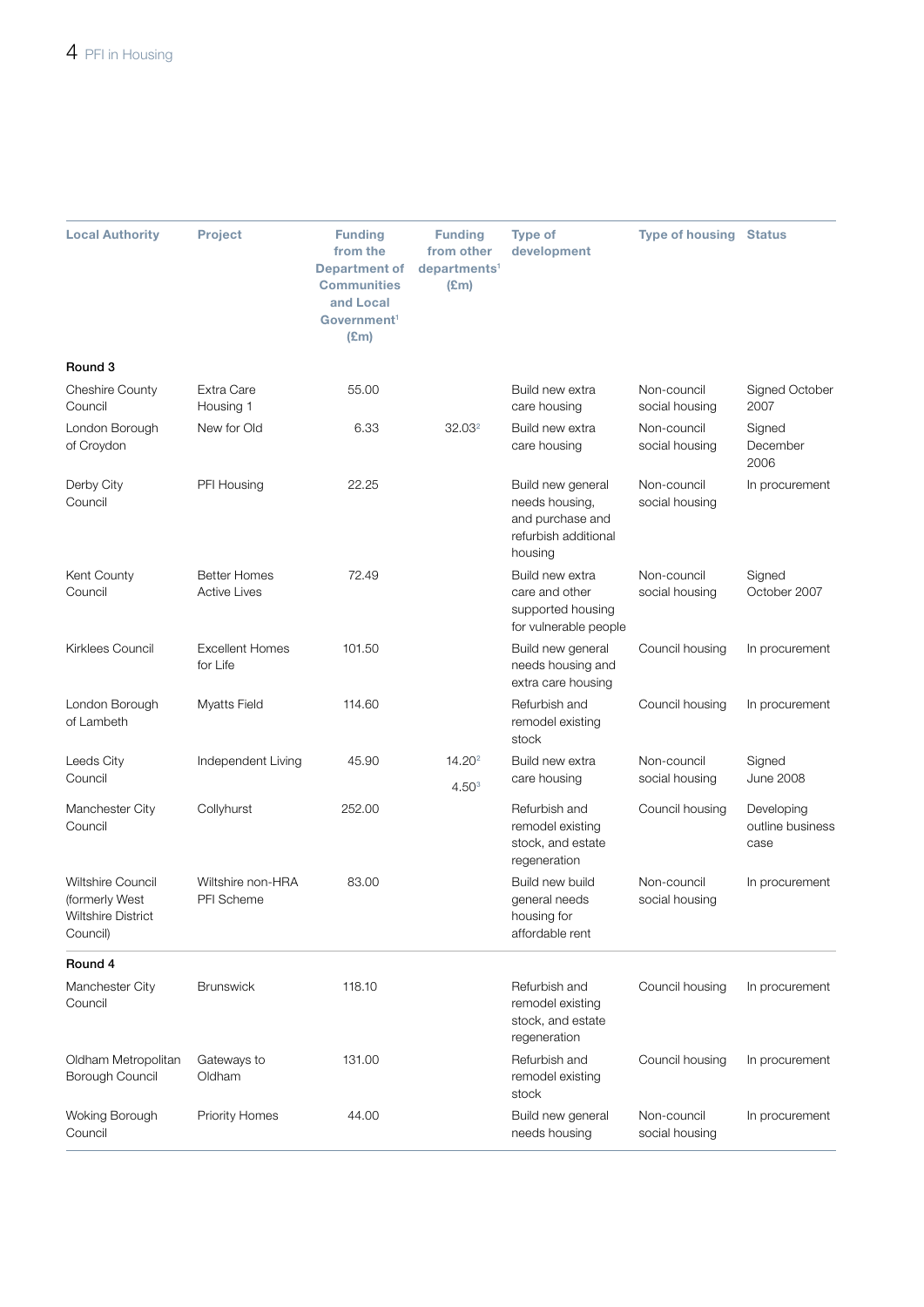| <b>Local Authority</b>                | <b>Project</b>                                                              | <b>Funding</b><br>from the<br><b>Department of</b><br><b>Communities</b><br>and Local<br>Government <sup>1</sup><br>$(\mathbf{E}$ m) | <b>Funding</b><br>from other<br>departments <sup>1</sup><br>$(\text{Em})$ | <b>Type of</b><br>development                                                                                                                                                | <b>Type of housing Status</b> |                                                   |
|---------------------------------------|-----------------------------------------------------------------------------|--------------------------------------------------------------------------------------------------------------------------------------|---------------------------------------------------------------------------|------------------------------------------------------------------------------------------------------------------------------------------------------------------------------|-------------------------------|---------------------------------------------------|
| Round 5                               |                                                                             |                                                                                                                                      |                                                                           |                                                                                                                                                                              |                               |                                                   |
| <b>Cheshire County</b><br>Council     | Extra Care<br>Housing 2                                                     | 50.00                                                                                                                                |                                                                           | Build new extra<br>care housing                                                                                                                                              | Non-council<br>social housing | Developing<br>outline business<br>case            |
| Kent County<br>Council                | <b>Excellent Homes</b><br>For All                                           | 75.09                                                                                                                                |                                                                           | Build new extra<br>care and other<br>supported housing<br>for vulnerable<br>people                                                                                           | Non-council<br>social housing | In procurement                                    |
| Leeds City<br>Council                 | Beeston Hill &<br><b>Holbeck</b>                                            | 95.30                                                                                                                                |                                                                           | Refurbish and<br>redevelop existing<br>stock and build<br>new housing                                                                                                        | Council housing               | In procurement                                    |
| North Tyneside<br>Council             | Quality Homes for<br>Older People                                           | 112.40                                                                                                                               |                                                                           | Rebuild and refurbish Council housing<br>existing sheltered<br>housing stock.                                                                                                |                               | In procurement                                    |
| Salford City<br>Council               | Creating a New<br>Pendleton                                                 | 121.02                                                                                                                               |                                                                           | Refurbish and<br>remodel existing<br>stock and build<br>new homes for<br>sale and social rent                                                                                | Council housing               | In procurement                                    |
| Stoke-on-Trent<br><b>City Council</b> | Extra Care<br>Housing                                                       | 123.07                                                                                                                               |                                                                           | Build new extra<br>care housing                                                                                                                                              | Non-council<br>social housing | <b>Business case</b><br>conditionally<br>approved |
| Round 6                               |                                                                             |                                                                                                                                      |                                                                           |                                                                                                                                                                              |                               |                                                   |
| Birmingham<br>City Council            | Erdington                                                                   | 100.00                                                                                                                               |                                                                           | Build new housing<br>and refurbish<br>existing stock                                                                                                                         | Council housing               | Developing<br>outline business<br>case            |
| Cornwall Council                      | Affordable Housing<br>for Cornwall                                          | 151.00                                                                                                                               |                                                                           | Build new general<br>needs and extra<br>care housing                                                                                                                         | Non-council<br>social housing | Developing<br>outline business<br>case            |
| Hull City Council                     | The Transformation<br>of Orchard Park                                       | 160.00                                                                                                                               |                                                                           | Demolish some<br>existing stock and<br>build new general<br>needs housing                                                                                                    | Council housing               | Developing<br>outline business<br>case            |
| Leeds City<br>Council                 | Lifetime<br>Neighbourhood                                                   | 183.00                                                                                                                               |                                                                           | Build new extra<br>care housing                                                                                                                                              | Council housing               | Developing<br>outline business<br>case            |
| Northampton<br>Borough Council        | Eastfield and<br>Thorplands<br>(Northampton<br>East) Regeneration<br>Scheme | 100.00                                                                                                                               |                                                                           | Refurbish, remodel,<br>demolish and replace<br>existing housing,<br>providing a higher<br>proportion of family<br>housing, public realm<br>and environmental<br>enhancements | Council housing               | Developing<br>outline business<br>case            |